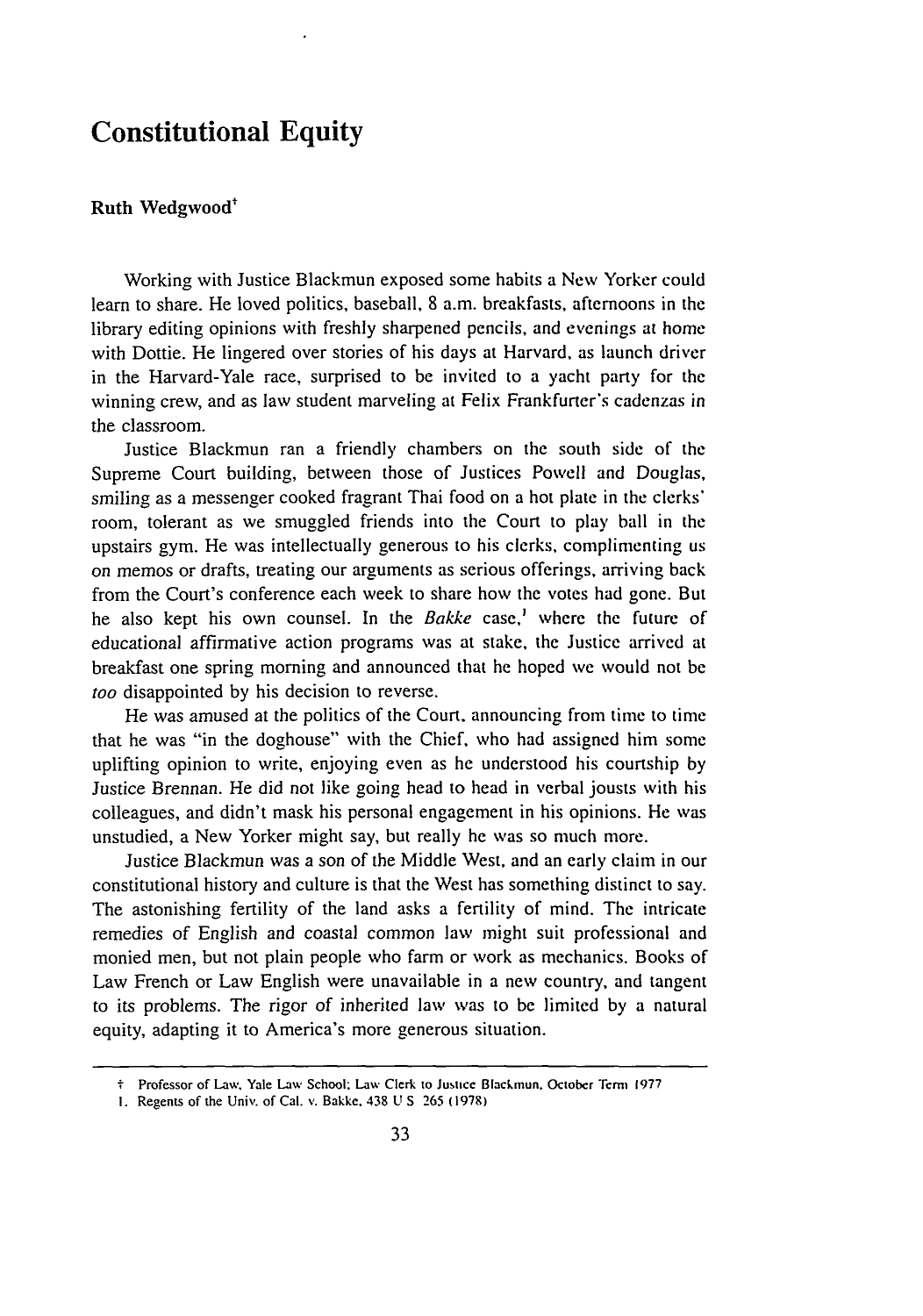An early Kentucky writer captured something of this. To codify American law is an impossible task, said Charles Humphreys to the Kentucky Institute in 1824. A new Justinian would have to "go in person from state to state to inform himself $^{\prime\prime}$  of the spirit of the new jurisprudence, and by the time he had come round, it would have changed again. The creative task for American lawyers and judges was to cobble a republican law from precedent, political theory, the Enlightenment's law of nature and nations in a cosmopolitan tradition, and, necessarily, from the practical situation of the states. An American law of liberty was not static or frozen, but required sensibility, reflection, and experiment. "[G]reat inroads were necessarily made" in the traditional common law.<sup>3</sup> The sanguinary criminal law of England, for example, with fierce punishments for small offenses, did not fit men's high hopes in America. In the West, as Gilbert Imlay said, "we feel that dignity nature bestowed upon us at the creation .. **.**

Bringing legitimacy to the task of shaping a new law was less problematic for the Founders than it is today. Judges remained conscious that their authority ran in two channels, one of rule, and one of exception, both law and equity. And for Americans, equity was not limited to the systematizations of a Hardwicke or an Eldon. Rather, equity was seen through the eyes of a Kaimes, as a continuing spring of remedy, ever young, providing recourse and writ when on particular facts the law cut too harshly against a person of limited capacity or moral innocence. The formalism of rules, statutory or common law, was moderated by equity's exceptional power. Our more recent constitutional history reflects this critique of law as applied: Equity's leaven is nearly homomorphic with our own category of due process.

For the eighteenth and nineteenth centuries, a jurisprudence based on natural moral sense had a broad provenance. Equity would not bring anarchy or inequality of treatment to a normative system. It was a method of accommodating the latent defect of every rule, the unanticipated case in which application was unreasonable. Equity would not vary according to whimsy or taste, but was guided by a faculty of judgment that converged among men. The skepticism of David Hume and his devotees was cured, for Americans, by "common sense"-philosophers such as Thomas Reid and Adam Ferguson, whose works were widely read and taught. The proposition that men possessed a natural moral capacity for judgment, even without positive rules, was attractive to a revolutionary society that had once overthrown old rules.

Indeed, the same acceptance of naturalism informed the original constitutional debate over texts and rights. A bill of rights was not necessary

<sup>2.</sup> C. Humphreys, *A* Sketch of *the* Science of Law in the United States, *Ky.* REPORTER, June 21, 1824, at I.

*<sup>3.</sup> Id.*

<sup>4.</sup> GIL3ERT IMLAY, *Letters from Kentucky,* in **A** TOPOGRAPHICAL DESCRIPTION **OF** TtIE WESTERN TERRITORY OF NORTH AMERICA **28** (London, **J.** Debrett, **3d** ed. **1797).**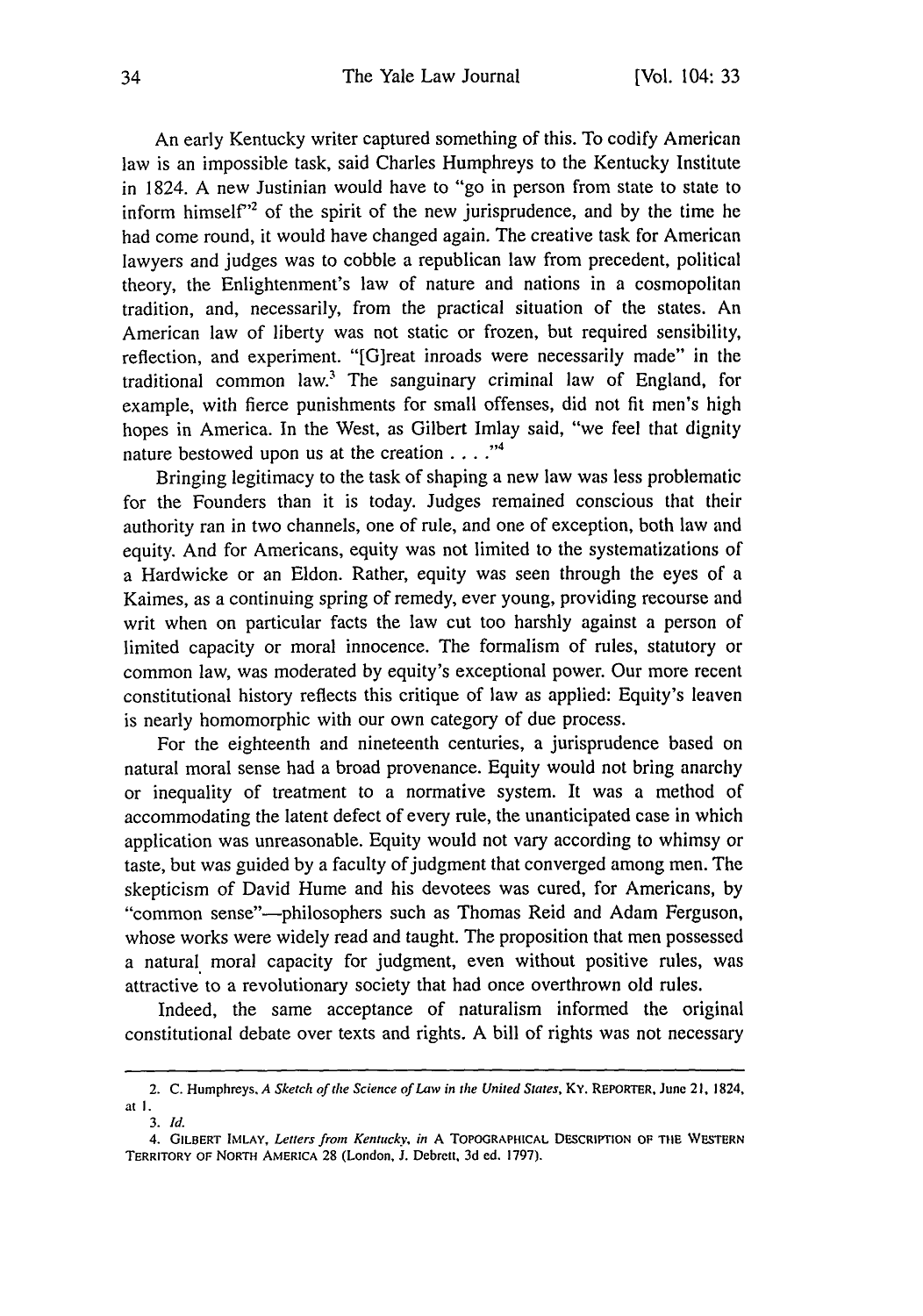## Wedgwood

to many, because rights do not depend on a contractual rule of specialty. Formal covenantal writings were only one manifestation of the sense of propriety and reason in which rights were grounded. The principles of natural justice and republican philosophy framed and limited the powers of government itself. This untethering from text was not alarming, because men lived within a culture, and relied on sensibility.

For those who prefer a static Constitution, it is instructive to remember how these early generations viewed the evolving judgments of equity. Apprehension of natural justice would change in the "'progress of society, and in the course of practice, . **.** . by ripeness of discernment and growing delicacy of sentiment."<sup>5</sup> Equity was not a fixed or static system, at least epistemically. Equity, as soulmate to law, was a powerful agent, overcoming even the texts of legislatures. So much a conservative as James Kent noted. "Courts (arel bound to give such a construction to a statute as (is] consistent with justice, *though contrary to the letter* of it."<sup>6</sup> Henry Home, Lord Kaimes, popular on the frontier among the Scotch-Irish, confided:

The power of a court of equity, to redress the injustice of common law . . . with respect to statutes, is founded on the same principle, viz. that there ought to be a remedy for every wrong **....** ITIhe words of a statute correspond not always to the will of the legislature; **and...** the things enacted prove not always proper means to answer the end in view **....** [H]ence the necessity of a court of equity, to redress the injustice of courts of common law with respect to statutes, as well as with respect to deeds and covenants.<sup>7</sup>

These brief excursions into time, distance, and equity are not meant to distract, but rather to hint at what Justice Blackmun may be about. In the spirit of American law, he has been skeptical of theory and chary of wordsmiths who suppose that a three-part test or formal system will capture history, nature. or understanding. He often has suggested that the facts speak for themselves, preferring the modest steps of induction, searching the particular for a compass direction, but not inclined to announce the end state. The federal courts were conceived, let us not forget, as courts of equity and law.

The thought of American lawyers in the early nineteenth century, that they were bound to draw upon natural moral sense in relation to the facts as a key supplement to precedent and rule, is one that Justice Blackmun has shared in

**<sup>5.</sup>** LORD KAIMES IHENRY **HOMEI.** PRINCIPLES **Ot EQL ITY i\ (Edinburgh. A Kincaid 1760)**

<sup>6.</sup> Dash v. Van Kleeck, 7 Johns. **477**, 502 (N Y. Sup. Ct 1810) (emphasis added), see Ham v M'Claws, **I S.C.L. (I Bay) 93, 98** *(Super.* Ct. **1793)** ("[Sltaute, **passed** against the plain **and** ob .iou,, principles of common right, and common reason, are absolutely null and void, as far as they are calculated to operate against *those* **principles.... we** are **. . . bound to gi.e** such a **construction to (the** stitutel. as will be consistent with justice, and the dictates of natural reason, though contrary to the strict letter of the law.").

<sup>7.</sup> LORD **KAIMES IHENRY HOME).** supra note **5,** at 124-25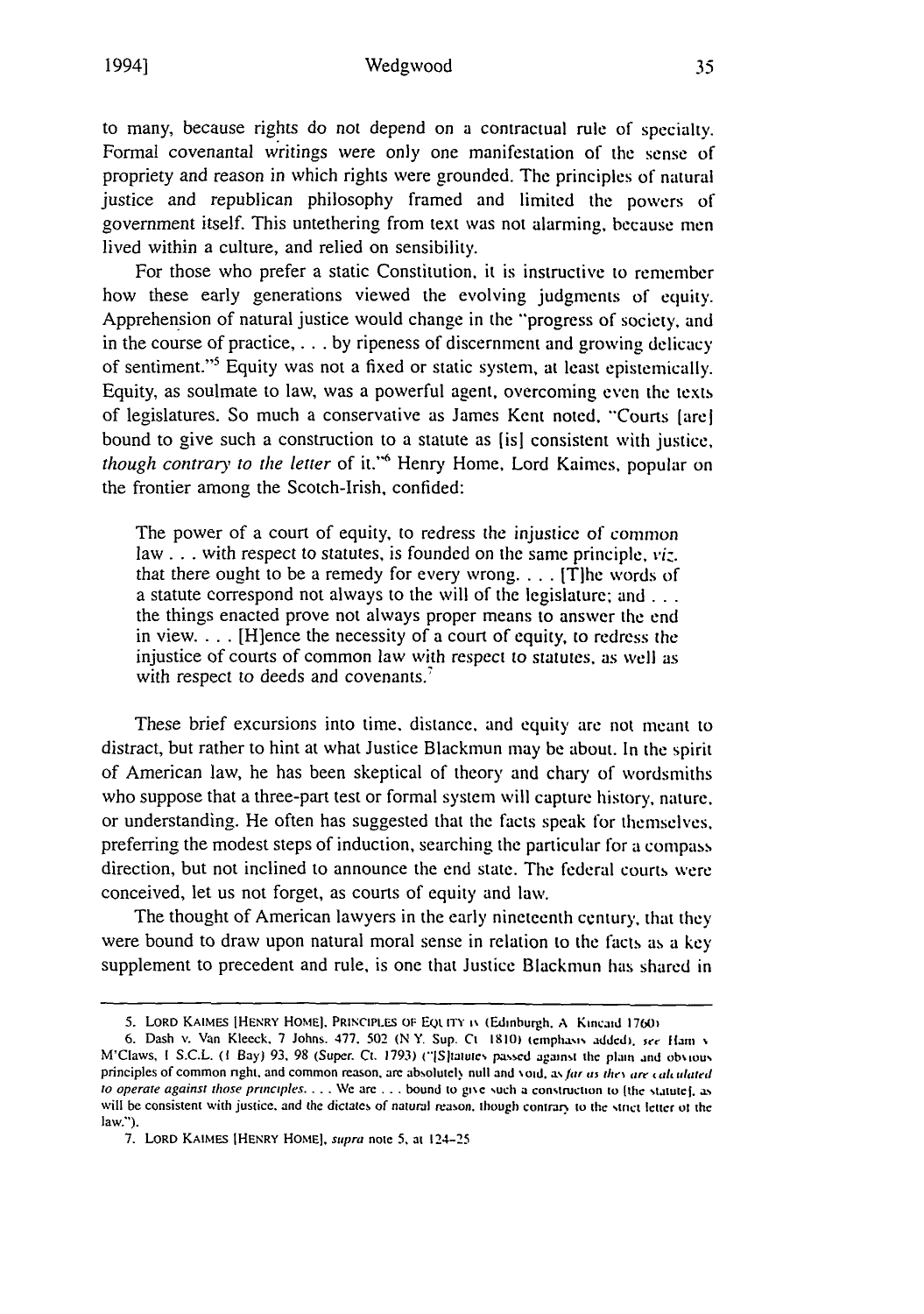his jurisprudence. It is also an unspoken agenda of American legal realism. Realism was not merely a destructive project, as some have supposed. Rather, it was also an exercise for those with naturalist proclivities, founded on the premise that in hard study of the facts one might discern shared moral truths—that in reconstructing American law we must trust, finally, the discipline of the heart, moral understanding, and common culture, as much as the contradictory strains of precedent and case.

Justice Blackmun's most important work on the Supreme Court has been as the voice of exception, of equity as relief from hardened rule, asking why we should rebuff a claim of injury. The heart of his work has been the strength of the moral counterexample-asking how a system of law can be impregnable if it has overlooked the claims of the weak, of the heterogenous, of the disenfranchised.

In this, his character is his strength. He has a Shaker plainness; his brevity speaks of the snares of rationalization. He recognized the danger that triumphant majorities can overlook human truths. His opinions included an occasional phrase that his brethren spurned as sentimental or emotional, yet that is the reader's token that the relationship of judge to party is not abstracted, but calls for a law sufficiently keen to do justice in the particular case.<sup>8</sup>

Justice Blackmun has spoken plainly of things we are reluctant to see. That racial antipathy and condescension are still present in American society, and that shifting burdens of proof can be a convenient way of grandfathering our advantage. That women face lives of great difficulty, trying to balance the claims of family against the demands of work and profession. That prisons, necessary as a place to confine men of violence, are a Kantian hell. That the state, in awarding children to one parent's custody, precludes other adults from intervening, and takes on some responsibility to assure the child is not abused. That many of our colleagues, cousins, and friends, including people of great creativity and heart, have found themselves in relationships that do not conform to the ordinary models of family. That the desire to serve one's country extends to many types of people, including those who are asked by their religion to wear a token of clothing such as a yarmulke, and that the state cannot lightly ask one to forswear God in order to support one's country. That fact finding in criminal trials and in capital cases is humanly fallible, and maxims about the need for finality and the crucial stage of the trial cannot

**<sup>8.</sup>** Aristotle writes in *The Rhetoric* that there are three ways a lawyer may hope to persuade his audience. The first is the *ethos* of the speaker. "We believe good men more fully and more readily than others," says Aristotle. ARISTOTLE, THE RHETORIC, bk. I, ch. 2, *in* 2 **THE** COMPLETE WORKS **OF** ARISTOTLE 2155 (Jonathan Barnes ed., 1984). "ITIhe personal goodness revealed by the speaker contributes... to his power of persuasion." **Id.** The second is pathos, an engagement of the audience in empathy, deploying the evocative power of the facts as the stimulus to a natural justice. Aristotelian pathos does **not** lumber under the connotation of the modern word. The third is *nomos,* or the logical argument in the form of syllogism. Justice Blackmun has allowed his audience these independent routes to understanding.